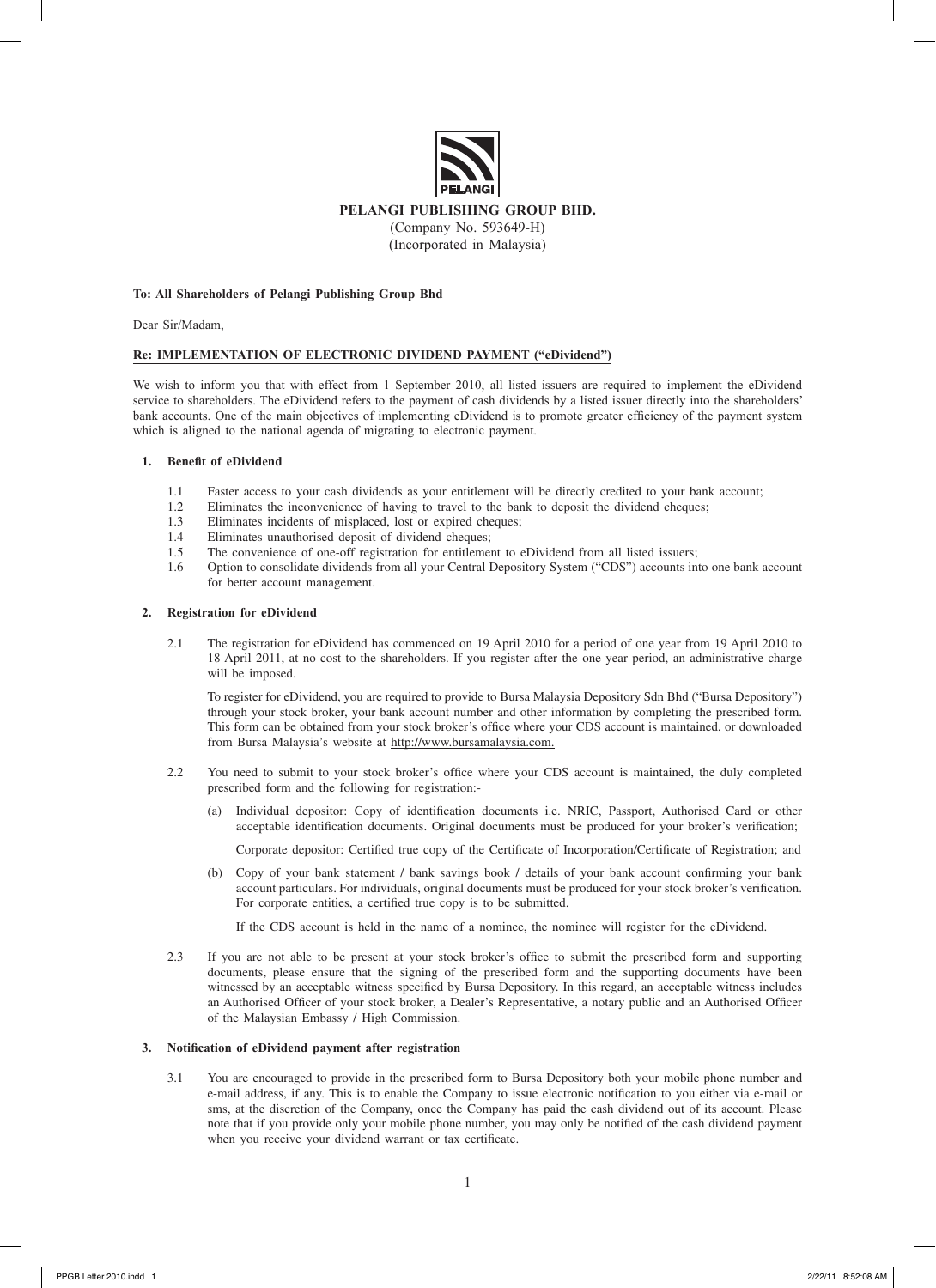We look forward to a successful implementation of eDividend through your active participation, and to serving you better as our valued shareholders. If you have any queries relating to eDividend, please do not hesitate to contact our share registrar:-

SYMPHONY SHARE REGISTRARS SDN BHD (COMPANY NO. 378993-D) LEVEL 6, SYMPHONY HOUSE PUSAT DAGANGAN DANA 1, JALAN PJU 1A/46 47301 PETALING JAYA SELANGOR TEL: 03-7841 8000 FAX: 03-7841 8008

## **Questions and Answers**

Further to the above, we are pleased to enclose the Frequently Asked Questions and Answers on eDividend issued by Bursa Malaysia Securities Berhad for your reference. If you have any queries, kindly contact our Share Registrars, Symphony Share Registrars Sdn Bhd at 03-7841 8000.

Thank you.

#### **Frequently Asked Questions (FAQ) on eDividend (Payment of Electronic** *Cash Dividend)*

#### **What?**

- 1. What is eDividend?
	- A. eDividend is a service which allows an issuer to electronically pay your cash dividend entitlements directly into your bank account instead of making payment via bank cheques.
- 2. What do I have to do?
	- A. As a depositor, you have to provide your bank account information to Bursa Depository.

#### **Why?**

- 3. Why eDividend?
	- A. Faster access to dividends which is credited directly into your bank account
		- Convenience eliminates the need to go to a bank
		- One-off provision of bank account details for all the companies you invest in at Bursa Malaysia
		- Better account management with the option to consolidate the dividends from all your CDS accounts into one bank account
		- Misplaced, lost or expired cheques will no longer be an issue

# **When?**

- 4. When can I start providing my bank account information for eDividend?
	- A. You can start providing your bank account information to your Authorised Depository Agent (ADA) (referred to in this FAQ as your "stock broker") from **19 April 2010** and you have a grace period of one year, until **18 April 2011** to provide such information. The sooner you provide your bank account information, the sooner you will be able to benefit from the advantages of eDividend.
- 5. Will I incur any additional costs for receiving eDividend or in providing my bank account information for the purposes of eDividend?
	- A. No. You can benefit from eDividend without any charges, if your bank account information is provided to your stock broker within the one year grace period.
- 6. What happens after that one year grace period?
	- A. After that one year grace period, depositors who have not provided their bank account information will not be able to benefit from receiving their dividends in a timely, effective and efficient manner. Moreover, depositors will have to bear an administrative fee when they provide their bank account information to their stock brokers after the one year grace period.

# **How?**

- 7. How do I provide my bank account information for eDividend?
	- A. You must complete the relevant prescribed form and submit it together with the required supporting documents at your stock broker's office where your CDS account is maintained.

Note: If you are unable to be present at the stock broker's office, the signing of the relevant prescribed form and the supporting documents must be witnessed by an acceptable witness specified by Bursa Depository. An acceptable witness includes an Authorised Officer of your stock broker, a Dealer's representative, a notary public, or an authorised officer of Malaysian Embassy/High Commission. Once signed accordingly, the document should be submitted to your stock broker.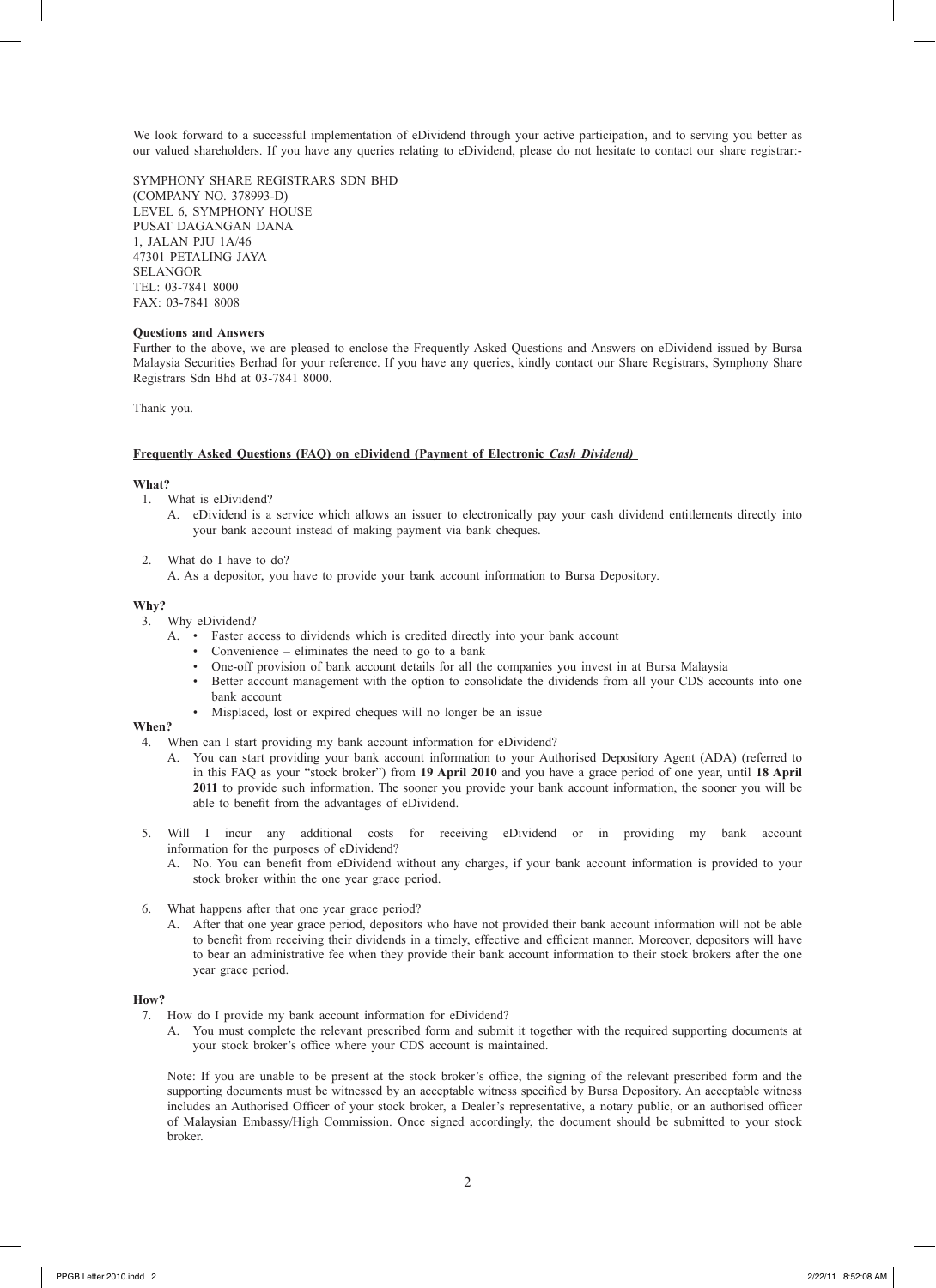- 8. What supporting documents are required?
	- A. If you are an individual depositor, when providing your bank account information for eDividend, bring along:-
		- (i) Original documents for verification.
		- (ii) Copy of Identification documents i.e. NRIC, Passport, Authority Card or other acceptable identification documents.
		- (iii) Copy of your bank statement/ bank saving book/ details of your bank account obtained from your bank'swebsite that has been certified by your bank/ copy of the letter from your bank confirming your bank account details.

 If you are a corporate depositor, you are required to submit the following documents when providing your bank account details:-

- (i) Certified true copy of Certificate of Incorporation/ Certificate of Registration.
- (ii) Certified true copy of your bank statement/ bank savings book/details of your bank account obtained from your bank's website/ any letter from bank confirming your bank account details.

In the case of a bank savings book or bank statement, for the purpose of confidentiality, you are advised to show to your stock broker only the part containing your bank account particulars when providing your bank account information for eDividend.

- 9. Is there any restriction on the type of bank account that can be assigned for the purposes of eDividend?
	- A. You are allowed to provide the details of existing active savings or current accounts maintained with a local bank that is under your name or in the case of a joint account, has your name as one of the accountholders.
- 10. Can I provide bank account information of a bank that is located overseas?
	- A. No, you must provide details of a bank account maintained with a financial institution that are offering MEPS Inter-Bank GIRO (IBG) service. A current list of IBG members can be located via the following website http:// www.meps.com.my/faq/interbank\_giro.asp?id=2#answer
- 11. Can I change my bank account information provided for eDividend?
	- A. Yes, you are allowed to change your bank account details by submitting the relevant prescribed form together with the relevant supporting documents substantiating your request to your stock broker. There will be no cost charged to you for changing or updating your bank account details.
- 12. How will I receive my dividends for those shares held in my CDS accounts if I have not provided my bank account information?
	- If you have not provided your bank account information, you will not be able to benefit from receiving your dividends in a timely, effective and efficient manner. You will then be paid your cash dividend entitlements through an existing manner as authorised under the issuer's Articles Association.

# **Other questions**

- 13. When will listed issuers be required to pay dividends via eDividend to their shareholders?
	- A. All listed issuers who announce a books closing date for dividend entitlements on or after 1 September 2010 are required to pay dividends via eDividend to their shareholders who have provided their bank account information to Bursa Depository.
- 14. When will my bank account be credited with my dividend entitlement? A. Dividends will be paid by the issuer on the payment date. Generally, your dividend will be credited into your bank account within the same day of payment depending on your bank's processes.
- 15. How will my bank account information be used and will it remain confidential?
	- A. Your bank account details and other related information:
	- (i) will be used solely for the purpose of enabling dividend payments to be credited directly into your bank account and for other purposes relevant for eDividend e.g. using your email address to send notifications to you;
	- (ii) will only be provided to those persons necessary to facilitate the payment of your dividends via eDividend e.g. the issuers, share registrars and the appointed paying banks; and
	- (iii) is protected under the Securities Industry (Central Depositories) Act 1991 that strictly prohibits the disclosure of such information to any person unless you expressly authorise the disclosure in writing. All the parties, including those parties referred to in item (ii) above, are compelled to strictly adhere to these provisions. It should be noted that by signing the relevant form to provide your bank account information, you will be authorising the disclosure of your bank account information to these parties.